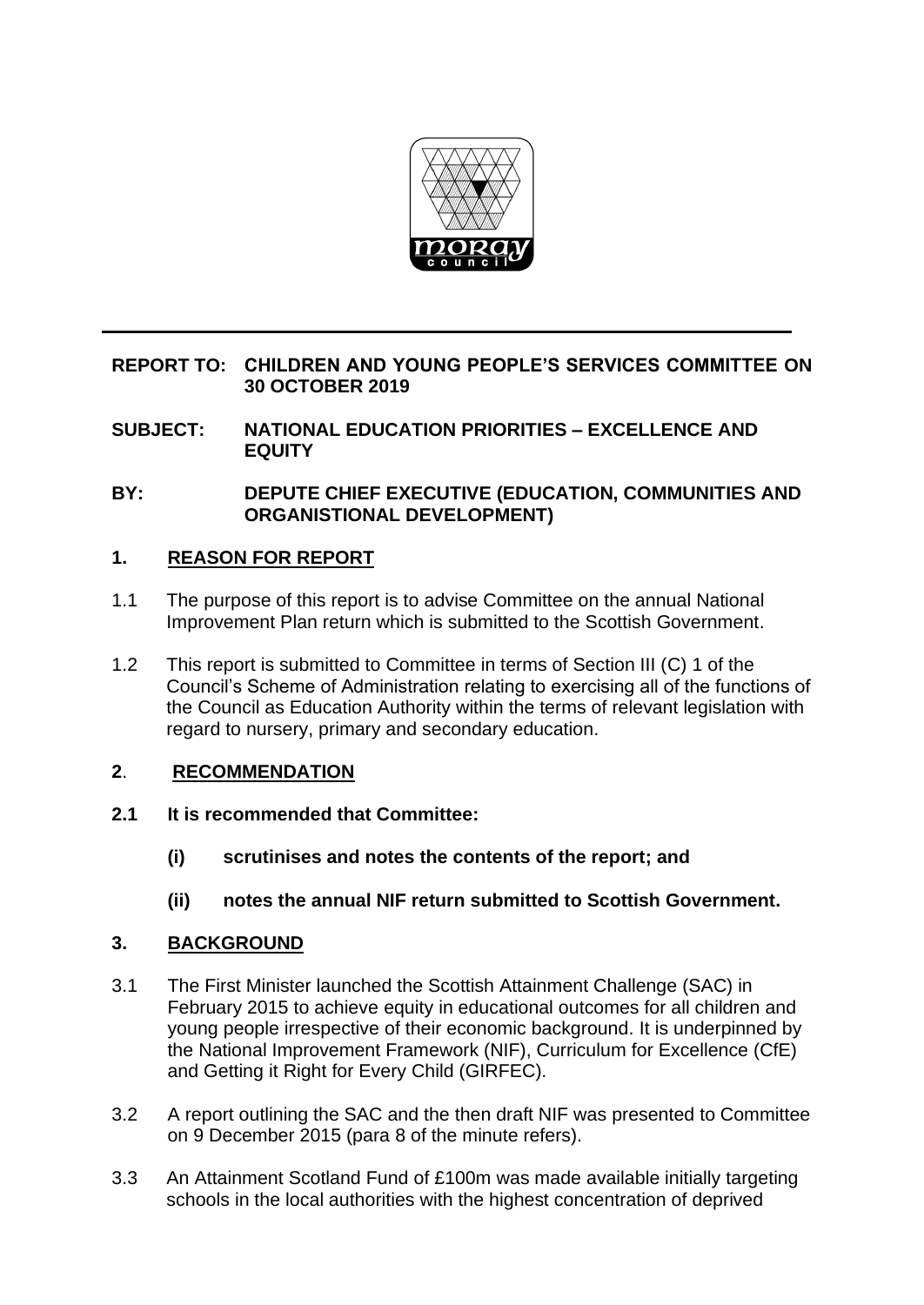areas as measured by the Scottish Index of Multiple Deprivation (SIMD). In addition 53 schools across Scotland benefitted from dedicated support due to the numbers of children in SIMD deciles 1 and 2. Universal support was offered to all other authorities which included Moray. We have had input from a part-time Attainment Advisor who has worked with a number of schools including those with acting or newly appointed headteachers as well as providing ad hoc support to others regarding school improvement.

- 3.4 Schools were invited to bid for funding in 2016/17 from the Attainment fund and Moray successfully received some awards.
- 3.5 From April 2017 a further £120m has been provided directly to Head Teachers to use for additional staffing or resources they consider will help to reduce the poverty related attainment gap. This Pupil Equity Fund (PEF) is allocated directly to schools and targeted at those children most affected by the poverty related attainment gap. The funding is allocated to schools in every local authority in Scotland and has been distributed on the basis of the numbers of pupils in P1-S3 known to be eligible and registered for free school meals. A report on the PEF was presented to Committee on 8 March 2017 (para 12 of the minute refers).
- 3.6 Almost all schools have received funding although a few have either never received or have not received in one particular year. As separate report is provided to this Committee on PEF funding for the last academic year.

## **4. STANDARDS IN SCOTLAND'S SCHOOLS ACT**

4.1 The NIF for Scottish Education was launched by the First Minister in January 2016. The Framework supports Scottish Government ambition to achieve excellence and equity for every child in Scotland and builds on the Raising Attainment for All agenda. Importantly it places a legal duty on local authorities to actively address the poverty related attainment gap.

The National Improvement Framework identifies 4 key priorities for action:

- Improvement in attainment, particularly literacy and numeracy
- Closing the attainment gap between most and least disadvantaged children
- Improvement in children and young people's health and wellbeing
- Improvement in employability skills and sustained, positive school leaver destinations for all young people

The Framework is underpinned by a series of new planning and reporting duties designed to support transparency and accountability. These legal duties have been integrated into the Standards in Scotland's Schools etc. Act 2000 through amendments contained in Part 1 of the Education (Scotland) Act 2016.

The Scottish Government has published statutory guidance to support education authorities to carry out their new legal responsibilities.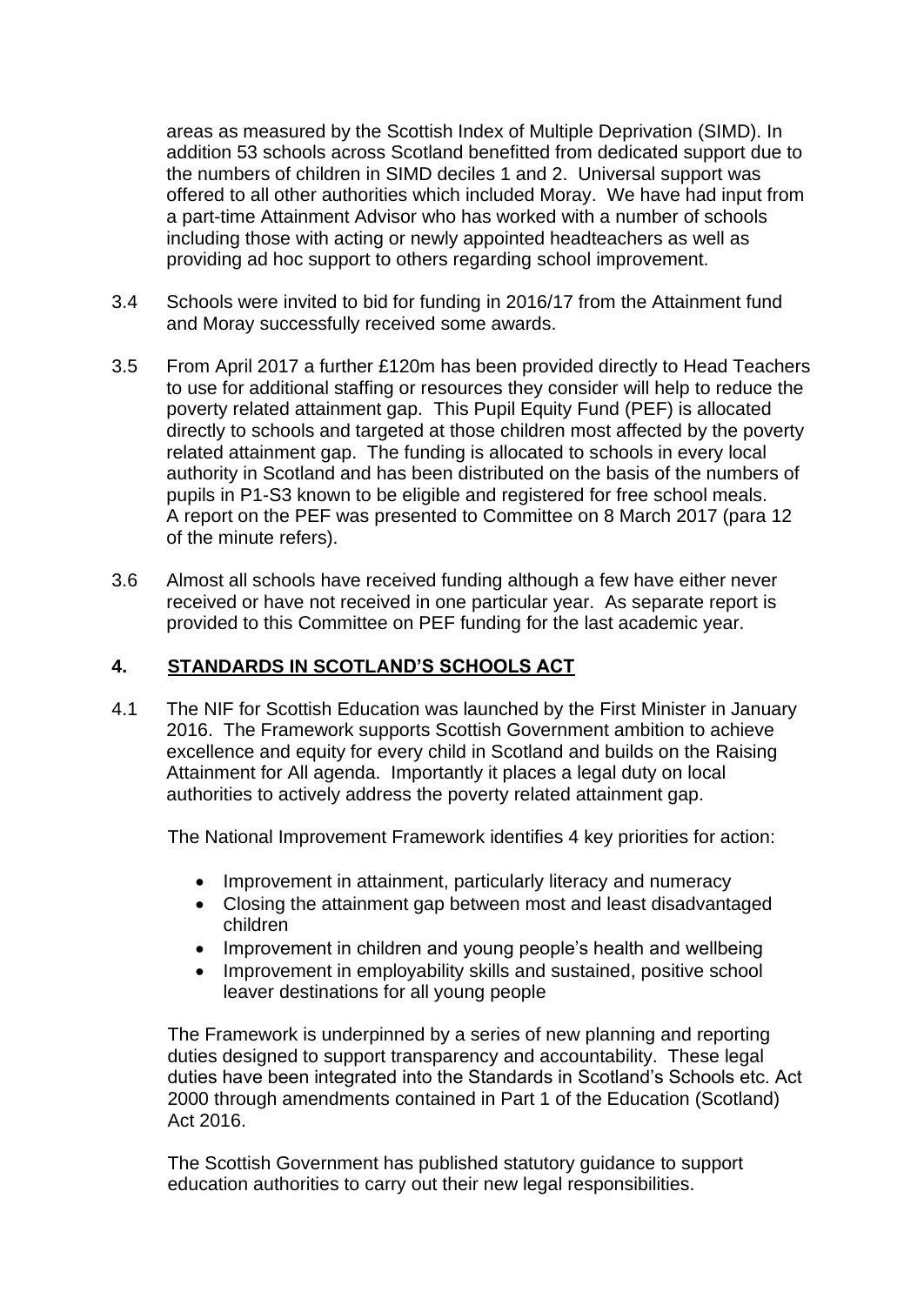- 4.2 The statutory guidance clarifies how the 2000 Act has been amended through the 2016 Act in order to:
	- Impose duties on education authorities to enhance equity and promote a reduction in inequalities of educational outcome experienced by pupils as a result of socio-economic disadvantage;
	- impose a duty to secure improvement in the quality of school education with a view to achieving the strategic priorities of the National Improvement Framework; and
	- impose duties in relation to annual planning and reporting; and annual school improvement planning
- 4.3 A revised approach to planning and reporting based on NIF priorities was introduced in order to improve the quality of information to:
	- children, young people, parents and carers;
	- support education authorities and Community Planning Partnerships in planning and delivering services, and
	- support the development of national education policy
- 4.4 School improvement plans (SIP) should be informed by the priorities of:
	- the NIF
	- the appropriate Local Authority strategic plans (Corporate Plan, Moray Children's Services Plan and the Schools and Curriculum Development Strategic plan)
	- the priorities of the school community plan

The process should be underpinned by consultation and engagement with stakeholders.

SAC and PEF plans are incorporated within the school improvement planning documentation thereby reducing the need for additional bureaucracy and considering workload. The advice and guidance to schools on their plans was approved by LNCT and is updated on a yearly basis. PEF planning must be aligned to pupils, levels of attainment and the impact of this has to be in measurable outcomes for children and young people. This is a key focus during an inspection of a school for Quality Indicator 3.2 Raising attainment and achievement. Headteachers are allocated PEF to use knowing the context of their school, community and learners, making local decisions which make a difference.

# **5. PROGRESS, PLANS AND REPORTING**

- 5.1 Local plans are aligned with the priorities in the NIF. In the first year that a NIF plan was required, officers produced a separate plan, however when the Schools and Curriculum Development strategic plan was reviewed in 2018, the NIF plan was incorporated into the Service plan making it much easier for schools to align their SIPs to one plan which dovetails with National Priorities.
- 5.2 Quality Improvement Officers review school SIPs and provide feedback to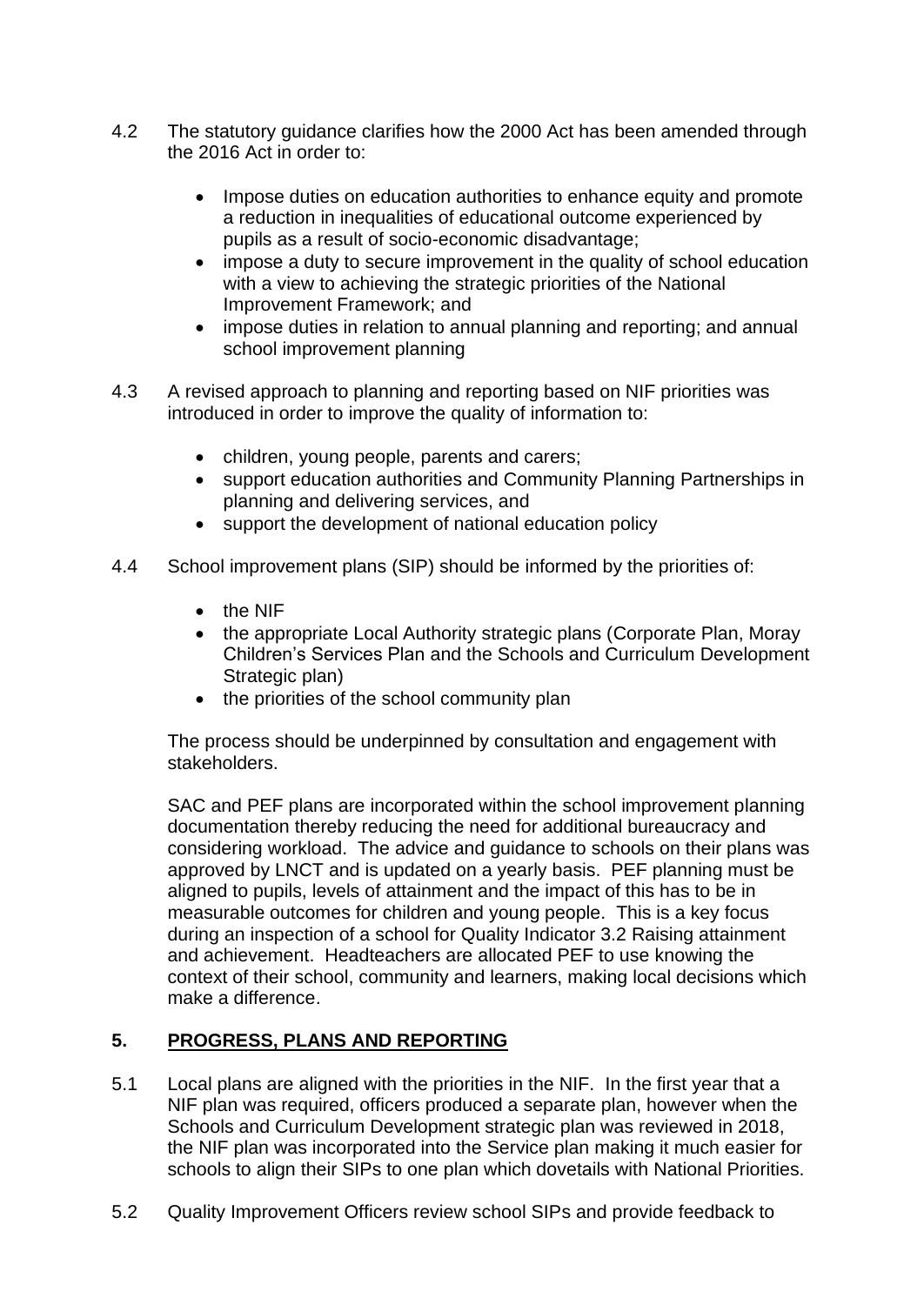Headteachers over the summer period. It is good practice for schools to use the SIP as a working document and a few review this over the course of the academic year to ensure that areas for improvement are closely aligned to school context, areas for improvement identified and, where applicable any Education Scotland Inspection activity. In addition to this Secondary Headteachers would review their improvement plans after the August release of senior phase attainment data.

- 5.3 A copy of the current Schools and Curriculum Development Plan priorities are attached in **Appendix 1** - this incorporates the NIF plan and is due to be reviewed in 2020 after the management restructure of the Council so that the current Integrated Children's Services Plan and the Schools and Curriculum Plan are merged into an Education plan moving forwards.
- 5.4 Each year in August a return is made to the Scottish Government to report on progress towards meeting the NIF priorities. The 2018-19 report is attached in **Appendix 2**. In addition Education Scotland gather evidence for the NIF as part of their inspection processes which feeds into the annual NIF progress report produced by the Scottish Government in December each year.

### **6. SUMMARY OF IMPLICATIONS**

### **(a) Corporate Plan and 10 Year Plan (Local Outcomes Improvement Plan (LOIP))**

This report relates the priority 'Provide a sustainable education service aiming for excellence' from the Corporate Plan and to 'Building a better future for our children and young people in Moray' from the LOIP.

#### **(b) Policy and Legal**

The Education Act and Standards in Scotland's Schools Act have been adhered to.

#### **(c) Financial implications**

The cost of all improvement actions will be undertaken within schools existing budgets and any additional funding through PEF or SAC funding streams.

#### **(d) Risk implications**

Risks are related to any inability to raise standards or improvements in relation to the NIF priorities and aims of the PEF.

#### **(e) Staffing implications**

Many schools hope to recruit additional staff in order to maximise use of PEF funding. Due to delays in recruitment imposed by HR for the start of the new session, this will have an impact on work starting to target individuals and groups of children and young people. Teacher shortages continue to cause problems and will have an impact on some of the NIF priorities particularly raising attainment.

### **(f) Property**

There are no property issues arising directly from this report.